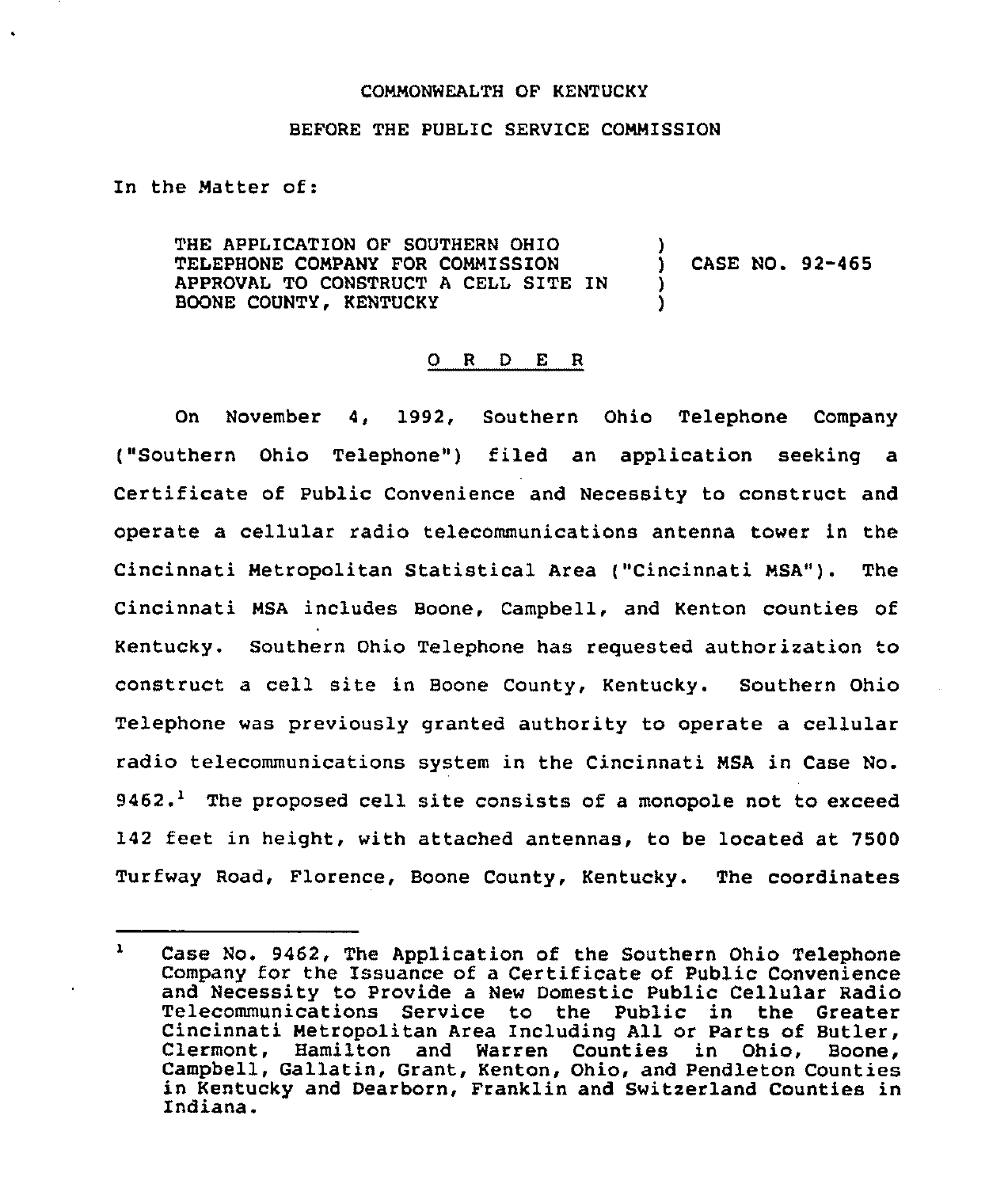for the proposed cell site are North Latitude 39° 01' 18" by West Longitude  $84^\circ$   $38'$   $01$ ".

Southern Ohio Telephone has provided information regarding the structure of the tower, safety measures, and antenna design criteria for the proposed cell site. Based upon the application, the tower and foundation design appear to meet the criteria of the Building Officials and Code Administrators International, Inc. (BOCA) National Building Code with reference to earthquakes, winds, and tornadoes.

Pursuant to KRS 100.324(1), the proposed cell site's construction is exempt from local soning ordinances. However, Southern Ohio Telephone has notified the Boone County Planning Commission of the proposed construction. Southern Ohio Telephone has filed applications with the Federal Aviation Administration and the Kentucky Airport Zoning Commission seeking approval for the construction and operation of the proposed cell site. Both applications have been approved. Application to the Federal Communications Commission is not required for the proposed cell site.

Southern Ohio Telephone has filed notices verifying that each property owner and/or resident within 500 feet of the proposed cell site has been notified of the pending construction. The notice solicited any comments and informed the property owner and/or resident of his right to intervene. There is only one property owner within <sup>500</sup> feet of the proposed cell site. The property

 $-2-$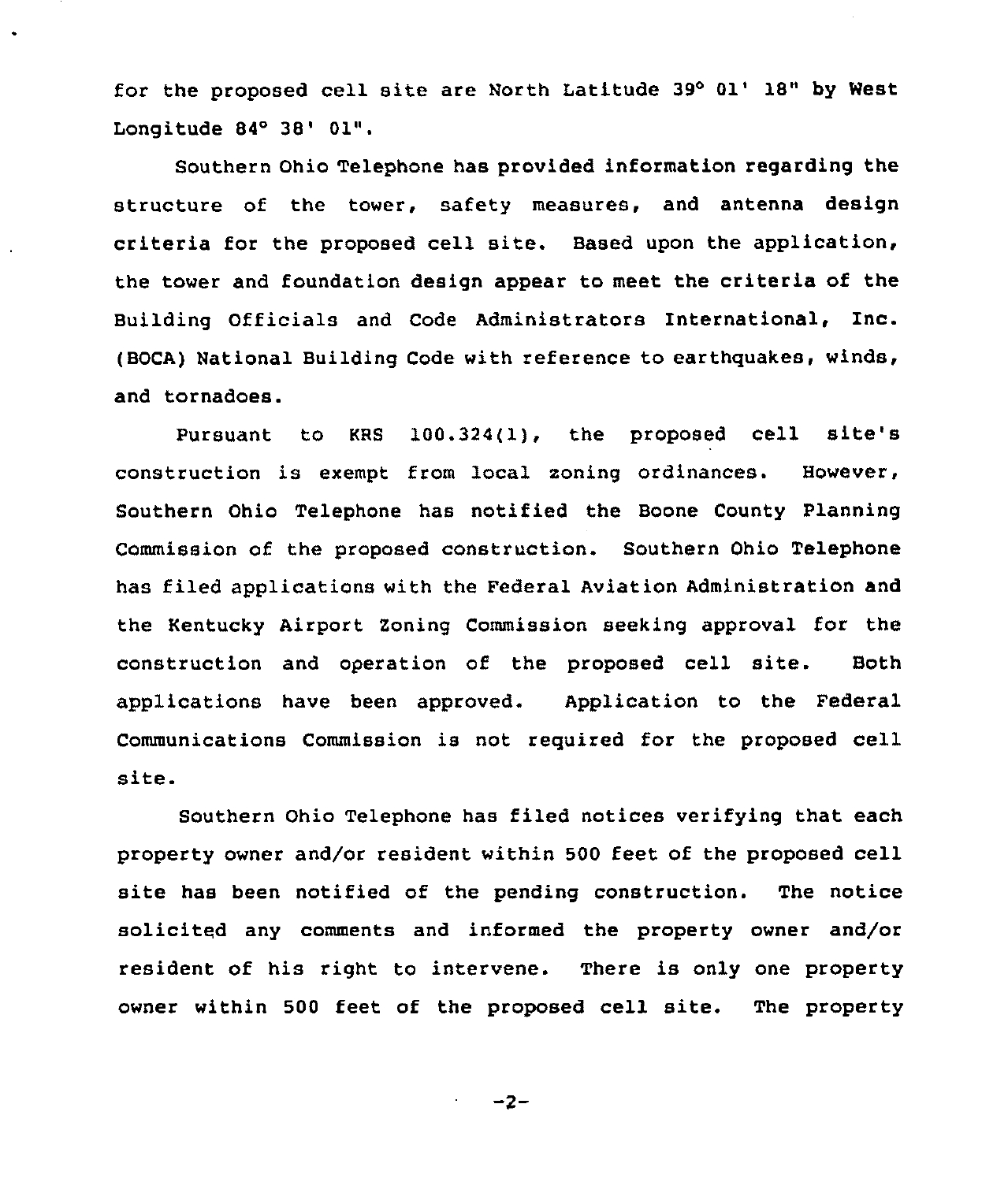owner responded to the notice by stating that he had no objection to the proposed construction.

Pursuant to KRS 278.280, the Commission is required to determine proper practices to be observed when it finds, upon complaint or on its own motion, that the facilities of any utility subject to its jurisdiction are unreasonable, unsafe, improper, or insufficient. To assist the Commission in its efforts to comply with this mandate, Southern Ohio Telephone should notify the Commission if it does not use this antenna tower to provide cellular radio telecommunications services in the manner set out in its application and this Order. Upon receipt of such notice, the Commission may, on its own motion, institute proceedings to consider the proper practices, including removal of the unused antenna tower, which should be observed by Southern Ohio Telephone.

The Commission, having considered the evidence of record and being otherwise sufficiently advised, finds that Southern Ohio Telephone should be granted a Certificate of Public Convenience and Necessity to construct and operate the proposed cell site in the Cincinnati NSA under its previously approved tariff.

IT IS THEREFORE ORDERED that:

 $\mathbf{A}$  .

1. Southern Ohio Telephone be and it hereby is granted <sup>a</sup> Certificate of Public Convenience and Necessity to construct and operate the proposed cell site consisting of a monopole not to exceed 142 feet in height, with attached antennas, to be located at 7500 Turfway Road, Florence, Boone County, Kentucky. The

 $-3-$